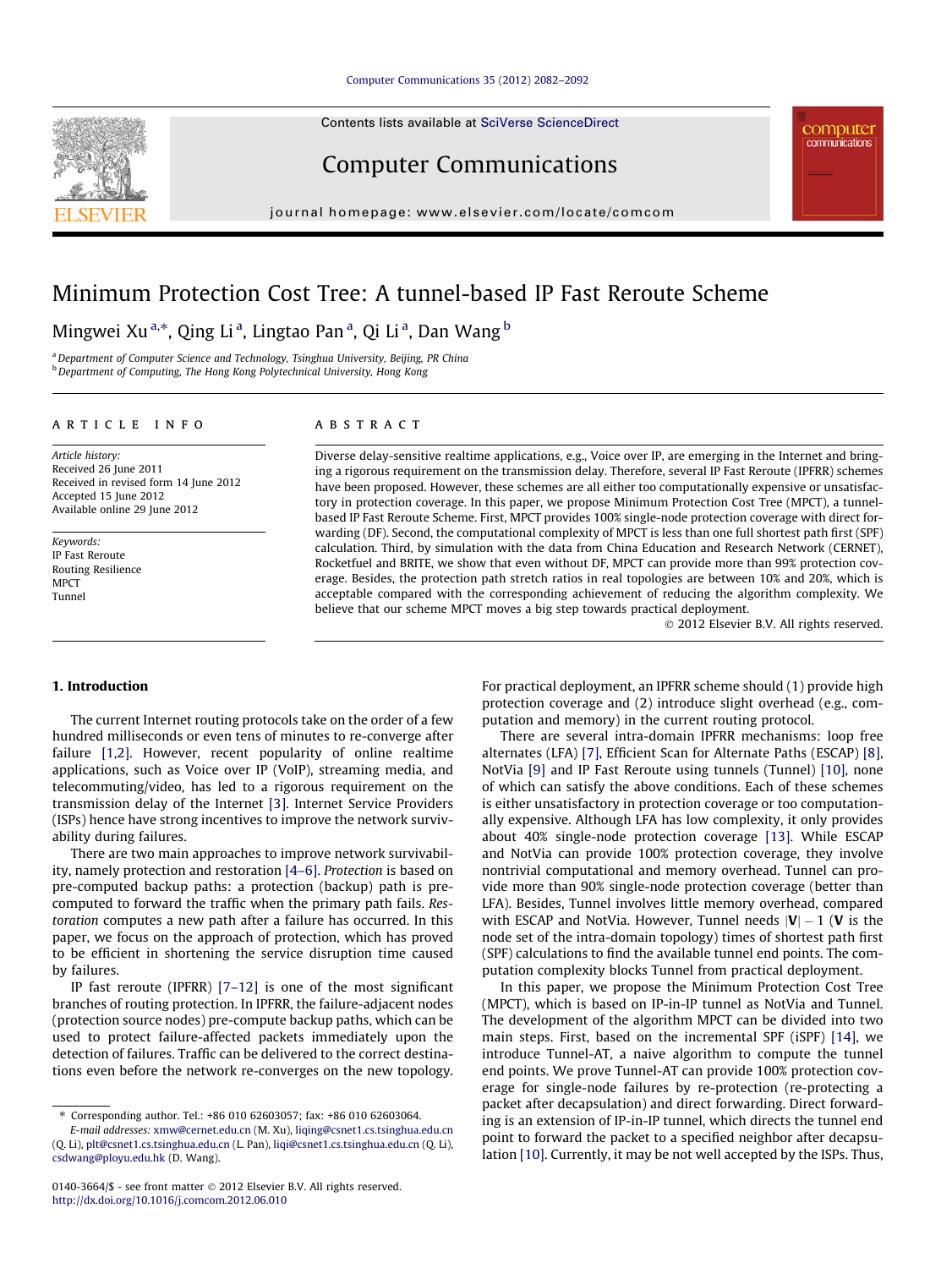<span id="page-1-0"></span>in order to avoid unnecessary direct forwarding in Tunnel-AT as far as possible, we provide Minimum Protection Cost Tree (MPCT) to compute the protection paths. In MPCT, the protection path without direct forwarding is prior to that with direct forwarding; the protection path without re-protection is prior to that with re-protection. This priority guarantees the protection paths with the minimized protection costs are selected. In this way, MPCT can provide higher protection coverage even without the support of direct forwarding from ISPs.

We demonstrate the performance of MPCT by comprehensive simulation based on three groups of topologies: the topology of Chinese Education and Research Network (CERNET) [\[15\]](#page-10-0), the measured topologies from Rocketfuel project [\[16\]](#page-10-0) and the diverse topologies generated by BRITE [\[17\]](#page-10-0). The simulation results show:

- The computation overhead introduced by MPCT is much less than LFA, tunnel and NotVia. MPCT consumes less than one time of full shortest path first (SPF) calculation, which guarantees that MPCT will not become the new computational bottleneck in the intra-domain routing protocol **OSPF.**
- The protection coverage of MPCT is 100% with direct forwarding, compared with 40% of LFA, 90% of Tunnel and 100% of NotVia. Besides, MPCT can provide more than 90% protection coverage for multiple concurrent failures (with six failed links in our simulation).
- The ratios of direct forwarding and re-protection are both less than 1% in MPCT. This means even without the support of direct forwarding from ISPs, MPCT can provide more than 99% single-node protection coverage. Besides, the overhead caused by re-protection can be nearly ignored.
- The protection path stretch ratios of MPCT range from 10% to 20% in Rocketfuel topologies, which is acceptable compared with the achievement of reducing the computation overhead.

The rest of the paper is organized as follows: Section 2 contains the background of our work. We propose the scheme of MPCT in Section [3](#page-2-0) and provide the corresponding algorithm in Section [4.](#page-5-0) Simulation results are provided in Section [5](#page-6-0). Section [6](#page-8-0) is devoted to existing solutions and comparison. Section [7](#page-9-0) concludes the paper.

# 2. Background

In this section, we discuss Tunnel [\[10\]](#page-10-0) and incremental shortest path first (iSPF) algorithm [\[14\]](#page-10-0), which are the foundation of our work.

## 2.1. IP Fast Reroute using tunnel

With the popularity of realtime applications, e.g., VoIP, it is becoming more and more imperative to improve the network performance during failures, especially the performance of transmission delay. Therefore, many schemes are proposed to provide backup routes before the network re-converges. Among these schemes, IP Fast Reroute using tunnels [\[10\]](#page-10-0) (Tunnel for short) is one of the most significant. Compared with LFA [\[7\],](#page-10-0) Tunnel provides higher protection coverage; compared with ESCAP [\[8\]](#page-10-0) and NotVia [\[9\],](#page-10-0) Tunnel involves little memory overhead. However, Tunnel also has its own problems.

Before diving into the details of Tunnel, we first give some notations. Let  $G(V, E)$  be the default network topology in this paper, where **V** is the node set and **E** is the link set. Let  $s \in V$  be the default protection source node (the failure-adjacent router) that detects the failure and starts the protection path. Let  $d \in V$  be the default failure-affected destination node. Let  $f \in V$  be the default failed node. We can see that f is the next hop from s to d. The notations used in the paper are summarized in Table 1.

In Tunnel,  $s$  pre-computes an available tunnel end point (TEP)  $t$ that satisfies the following condition: neither of the optimal routes from s to t and from t to d is via f. As shown in Fig. 1(a), if f fails, t is an available tunnel end point from  $s$  to  $d$ . Thus,  $s$  can encapsulate the packet (originally to  $d$ ) with the address of  $t$ ;  $t$  will receive the packet and decapsulate it. According to the above condition, the protection path from  $s$  to  $t$  to  $d$  is safe, because it is not affected by the failure.

Tunnel fails if no available tunnel end point exists. An example can be found in Fig. 1(b). Direct forwarding (DF) is introduced to solve the problem. DF is an enhancement of IP-in-IP tunnel to direct the tunnel end point to forward the packet to the specific neighbor. Directed forwarding might be implemented by an enhancement to the IP tunneling encapsulation or a single interposed MPLS label stack entry [\[10\].](#page-10-0) As Fig. 1(b) shows, p can be selected as the tunnel end point and  $q$  is the corresponding DF neighbor. However, even Tunnel with DF might fail, for which Fig. 1(c) shows an example.

Actually, the main obstacle that blocks Tunnel from practical deployment is the lack of efficient algorithm. To find the protection routes for all possible failures, s has to compute the (reverse) shortest path trees (SPTs) rooted all other nodes in the network, which involves  $|{\bm V}| - 1$  times of Short Path First (SPF) calculation and brings a new bottleneck for route computation.

## 2.2. Incremental shortest path first algorithm

Incremental shortest path first (iSPF) algorithm [\[14\]](#page-10-0) is proposed to recalculate the new shortest path tree (SPT) when the network topology changes by one single node or link. In the following section, we will propose our algorithm of computing the protection paths for the failure-affected destinations based on iSPF algorithm.

Intuitively, the new SPT does not change too much from the old one when only a link or node changes. Thus, currently adopted full SPF recalculation in OSPF is inefficient. Based on this observation, iSPF performs as follows: (1) only those affected nodes in the SPT will be adjusted; (2) in every iteration, a subtree, instead of only one node, is appended to the new SPT. We use [Fig. 2](#page-2-0) to illustrate the algorithm. [Fig. 2\(](#page-2-0)a) contains six nodes with labels from A to F. Solid lines are links in the shortest path tree rooted at node A. Dotted lines are links not in the tree. The weight of each link is shown beside the link. The number in a node is the distance from A to that node.

| Table 1 |                                            |  |  |  |
|---------|--------------------------------------------|--|--|--|
|         | The notations used for scheme description. |  |  |  |

| Notation    | Definition                                              |
|-------------|---------------------------------------------------------|
| G(V, E)     | The default network topology in the paper               |
| s           | The default protection source node                      |
| d           | The default failure-affected destination                |
|             | The default failed node                                 |
| dist(x, y)  | The optimal dist from $x$ to $y$                        |
| dist'(x, y) | The dist from $x$ to $y$ in the new SPT after $f$ fails |
| dist(x, y)  | The dist from $x$ to $y$ in the MPCT after $f$ fails    |





Fig. 1. (a) An example of an available tunnel end point. (b) An example of tunnel with direct forwarding. (c) An example of tunnel with direct forwarding failing.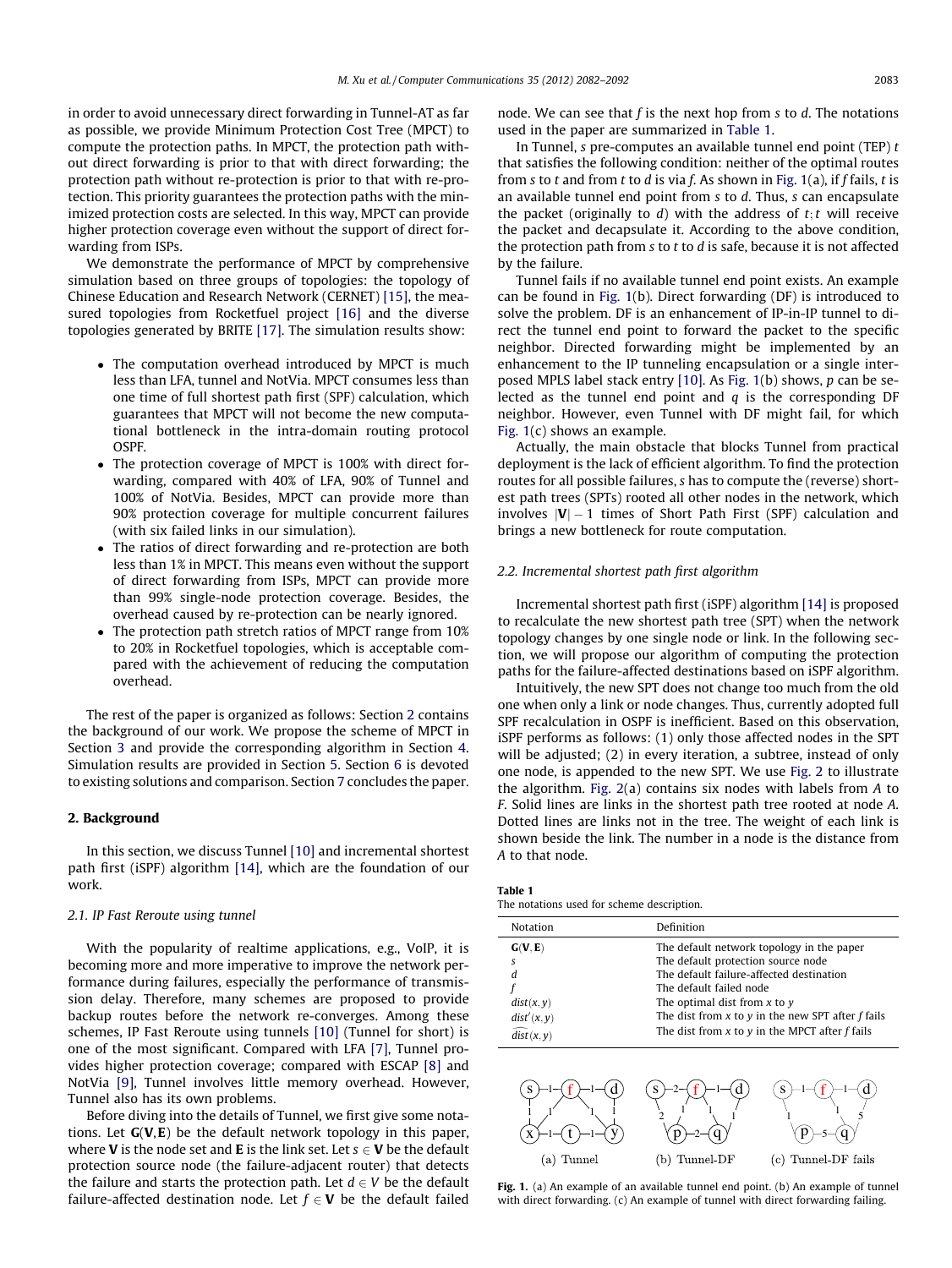<span id="page-2-0"></span>

Fig. 2. The incremental shortest path first algorithm.

As shown in Fig. 2(a), the cost of link  $(A, C)$  changes from 2 to 8. Nodes from B to F are all affected nodes and are marked as floating. Only the root node A is marked as attached. For all the floating nodes, we check whether they have links to the attached nodes, and calculate the new distance and the change  $(\delta)$  in distance, which gives queue { $(B, 7, 1)$ ,  $(E, 10, 3)$ ,  $(C, 8, 6)$ }, where the third value is the  $\delta$ . In the next iteration,  $(B, 7, 1)$  will be considered first since it has the smallest delta. B will be marked as attached. Since B has an outing edge to D, the new distance and  $\delta$  of D is calculated, which gives queue  $\{(D, 11, 2), (E, 10, 3), (C, 8, 6)\}\$ . Then  $(D, 11, 2)$  is selected and D is marked as attached. We show the current result in Fig. 2(b).

In the next iteration, node  $(E, 10, 3)$  is selected, instead of only marking E as attached, the original subtree rooted at E is considered together. Both E and F are marked as attached, and the new optimal dist of F is 12, which is calculated by adding the  $\delta$  \*\*\*(3) to its original dist. In the next iteration, node C is selected and the new shortest path tree is computed.

## 3. Minimum Protection Cost Tree: methodology

In this section, we propose our scheme MPCT. First, we propose a naive solution (Tunnel-AT) based on iSPF, which we prove can provide 100% protection coverage. However, Tunnel-AT involves some unnecessary direct forwarding. Therefore, we introduce our scheme, Minimum Protection Cost Tree, which avoids unnecessary direct forwarding. Before diving into the details of the methodology, we first make some explanations on special cases in our scheme.

Current IPFRR schemes, including LFA, NotVia and Tunnel, all focus on single-node (or single-link) failures. We follow this tradition to focus on single-node failures. When the source router s finds that the optimal next hop  $f$  to the destination  $d$  is unreachable,  $s$  assumes that  $f$  fails and triggers the pre-computed backup route. However, the destination itself might be the optimal next hop (the last-hop problem). To cover this special case, we always suppose that all out-links of  $f$  (the links with  $f$  as the tail) and the link from  $s$  to  $f$  fail. In this way, the general case (s is not  $d$ ) and the special case (f is  $d$ ) are both covered. In what follows, to simplify the scheme design, we use the general case to discuss our scheme. The design principles and algorithms can be applied in both cases.

As aforementioned, we generally concentrate on designing a solution for single-node failures in this paper. However, potential multiple simultaneous failures might lead to routing loops, which would consume network bandwidth. Therefore, we provide two approaches to handle this problem:

1. The packet addressed to the tunnel end point will be dropped when encountering another failure. Therefore, the protected packet can only be re-protected after decapsulation.

2. As suggested in [\[9\]](#page-10-0), a router can record the list of the nodes the protection path traverses when computing the protection routes. When the router intends to protect an encapsulated packet, it must ensure that the original source node is not in the node list of the protection path, which guarantees no loop.

The two approaches both have their own pros and cons. Compared with the first, the second introduces more memory overhead for the protection of interactional simultaneous failures. Besides, actually 86.5% network failures are single-link or single-node failures [\[18\],](#page-10-0) therefore, we choose the first method in our paper. Further study is required on this point, which is outside the scope of this document.

## 3.1. A naive solution Tunnel-AT

We first propose a naive solution Tunnel-AT [\[19\]](#page-10-0) based on iSPF. In each iteration of iSPF: (1) the node with the smallest change of dist is selected; 2) a subtree, instead of only one node, is added to the new SPT. The process of iSPF can be viewed as attaching subtrees back one by one until the new SPT forms. We first introduce some definitions before diving into the details of Tunnel-AT.

An attaching tree (ATTree for short) is a subtree attached to the new SPT in an iteration. For example, in Fig. 3, Fig. 3(a) is an example of topology; Fig. 3(b) is the corresponding SPT rooted at s; Fig. 3(c) shows the steps of iSPF to form a new SPT after  $f$  fails.  ${d_1}$  is the ATTree of the first iteration;  ${d_2, d_3}$  and  ${d_4}$  are respectively the second and third. Connected ATTrees in the new SPT form a super ATTree. For example, in Fig. 3,  $\{d_1\}$  and  $\{d_2, d_3, d_4\}$  are super ATTrees. We can see each failure-affected node is in one of the super ATTrees. The incoming node for any failure-affected destination is the root of the corresponding super ATTree. The attaching node for any failure-affected destination is the father of the corresponding incoming node in the new SPT. For example, in Fig. 3,  $d_2$  and p are respectively the incoming node and attaching node for  $d_2$ ,  $d_3$  and  $d_4$ .

**Tunnel-AT Scheme.** When  $f$  fails,  $s$  reroutes the packet to the corresponding attaching node by tunnel, or to the corresponding incoming node by tunnel with direct forwarding if  $f$  is on the route from the attaching node to the destination. For example, in Fig. 3, if f fails, all the packets to  $d_2$ ,  $d_3$  and  $d_4$  will be sent to  $d_2$  by tunnel with direct forwarding. While the packet to  $d_1$  will be sent to p by tunnel.



(c) The steps of iSPF to form the new SPT after  $f$  fails

Fig. 3. (a) An example of topology. (b) The corresponding s-rooted SPT of (a). (c) The steps of iSPF to form the new SPT after fails.  $\{r\}$ ,  $\{q, h\}$  and  $\{d\}$  are ATTrees.  $\{r\}$  and  ${q, h, d}$  are super ATTrees.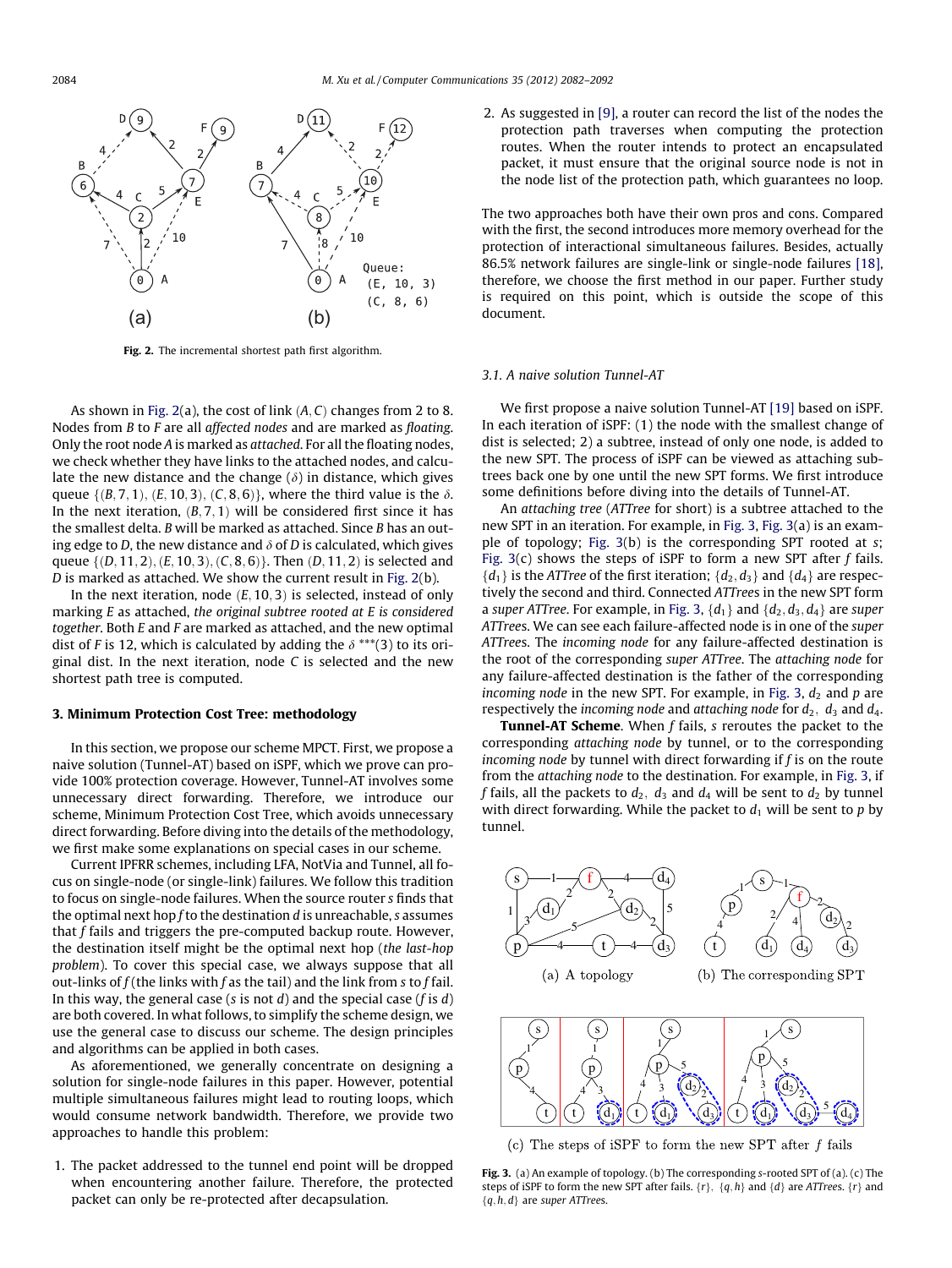<span id="page-3-0"></span>

Fig. 4. MPCT construction with the topology in [Fig. 3](#page-2-0)(a) and the SPT in [Fig. 3\(](#page-2-0)b) as the input.  $s$  and  $f$  are still the protection source node and the failed node respectively.

## Table 2

Notations used in Tunnel-AT routing algorithm.

| Notation                    | Definition                                                          |
|-----------------------------|---------------------------------------------------------------------|
| $\tau$                      | The shortest path tree rooted at s                                  |
| $I(x)$ , $I(N)$             | In edges of node $x$ or of a set of nodes $N$                       |
| $O(x)$ , $O(N)$             | Out edges of node $x$ or of a set of nodes $N$                      |
| S(e)                        | The source node of edge e                                           |
| E(e)                        | The end node of edge e                                              |
| Q                           | A priority queue                                                    |
| $\{d, (p, dist, \omega)\}\$ | An item in $Q: d$ is a destination, p is its potential parent, dist |
|                             | is a potential distance, $\omega$ is a potential $\Omega$ .         |
| ATTree(r)                   | The ATTree rooted at $r$ in the MPCT.                               |
| D                           | The set of all affected nodes.                                      |

## Table 3

The characteristics of Rocketfuel AS topologies.

| AS number | Name          | $#R$ outers | #Links | Average degree |
|-----------|---------------|-------------|--------|----------------|
| 1221      | Telstra (au)  | 104         | 151    | 2.90           |
| 1239      | Sprint $(us)$ | 315         | 972    | 6.17           |
| 1755      | Ebone (eu)    | 87          | 161    | 3.70           |
| 3257      | Tiscali (eu)  | 161         | 328    | 4.07           |
| 3967      | Exodus (us)   | 79          | 147    | 3.72           |
| 6461      | Abovenet (us) | 128         | 372    | 5.81           |

Table 4

Parameters of BRITE topologies.

| Mode           | Model       | НS     | LS          | Nodes num  |
|----------------|-------------|--------|-------------|------------|
| Router only    | Waxman      | 1000   | 100         | $50 - 500$ |
| Links/new node | $\alpha$ IB | NP.    | Growth type |            |
| $2 - 14$       | 0.15/0.2    | Random | Incremental |            |

In what follows, we prove that Tunnel-AT can provide 100% protection coverage for single-node failures.

Lemma 1. All the destination nodes in a super ATTree can be protected by rerouting the packets to the corresponding incoming node.

**Proof.** Let d be any node in the super ATTree. Let q be the incoming node. Let p be the attaching node. If the optimal route from  $(q, d)$  is not via f, the packet is safe after being sent to  $q$ , and no problem exists; otherwise, the packet is still not safe. Now we prove that the packet will be delivered to  $d$  even if  $f$  is on the route from  $q$ to d.

We can see that s is not on the optimal route from  $q$  to  $f$ . because f is a node on the optimal route from s to q. Thus, before reaching f, the protected packet will be received by another protection source node  $s_1$ .  $s_1$  will start another protection action (re-protection) to reroute the packet to a new incoming node from the view of  $s_1$ . Let dist $(x, y)$  be the optimal dist from x to y in the topology **G**. Let  $dist'(x, y)$  be the optimal dist from x to y in the new topology without  $f$ . We have

$$
dist'(s_1, d) \leq dist'(s_1, q) + dist'(q, d)
$$
  
=  $dist(s_1, q) + dist'(q, d)$   
 $< dist(s, q) + dist'(q, d)$   
 $\leq dist(s, p) + linkcost(p, q) + dist'(q, d)$   
=  $dist'(s, d)$ 

Thus,  $s_1$  is closer to d than s in the new topology without f. This monotonicity means that after each protection action, the packet moves closer towards the destination. Thus, the packet will finally reach the destination  $d. \Box$ 

For example, in [Fig. 3](#page-2-0), after detecting  $f$  fails,  $s$  reroutes the packet (originally to  $d_4$ ) to  $d_2$  by tunnel with direct forwarding. If it is really f that fails,  $d_2$  starts another protection action.  $d_2$  encapsulates the packet to  $d_3$ . After being decapsulated by  $d_3$ , the packet becomes safe. If it is the link  $(s, f)$  that fails, no re-protection will occur.

Theorem 1. Tunnel-AT can provide 100% single-node protection coverage.

Proof. Each failure-affected destination node is in one super ATTree. Thus, according to Lemma 1, all the affected destinations can be protected by Tunnel-AT.  $\Box$ 

We accept the overhead of re-protection because actually 70% of the failures are single-link failures [\[18\].](#page-10-0) Mostly, it is the  $link(s, f)$ not the node  $f$  that fails. In this case, no re-protection will be triggered and the protection path is optimized a lot. The same problem exists in ED-NotVia [\[20\],](#page-10-0) where more detailed explanations about re-protection can be found.

Tunnel-AT is efficient in computing protection paths. However, the protection paths of Tunnel-AT are only optimal in the length but not in the cost. According to the simulation, more than 30% of the protection paths need direct forwarding in Tunnel-AT. Only a small part of the direct forwarding is indeed necessary. For exam-ple, in [Fig. 3,](#page-2-0) for  $d_2$ ,  $d_3$  and  $d_4$ , direct forwarding is needed in Tunnel-AT. For  $d_4$ , re-protection is triggered. However, if t is selected as the tunnel end point, no direct forwarding and re-protection occur. Although direct forwarding and re-protection are acceptable, they are more costly compared with protection path length, and thus should be avoided as far as possible. Therefore, the length should not be the only parameter in protection path selection.

## 3.2. Minimum Protection Cost Tree

Currently, direct forwarding may not be well accepted by ISPs and re-protection causes extra overhead. Thus, protection paths relying on direct forwarding and re-protection should be assigned with the lowest priority. This is especially important for ISPs that do not support direct forwarding, because this guarantees a higher protection coverage even without direct forwarding. If the routers support direct forwarding, MPCT can provide 100% protection coverage; if not, MPCT can still achieve a higher protection coverage. In order to achieve this objective, we propose Minimum Protection Cost Tree (MPCT), where direct forwarding and re-protection are both transferred into costs and the protection paths with the minimized cost are preferred.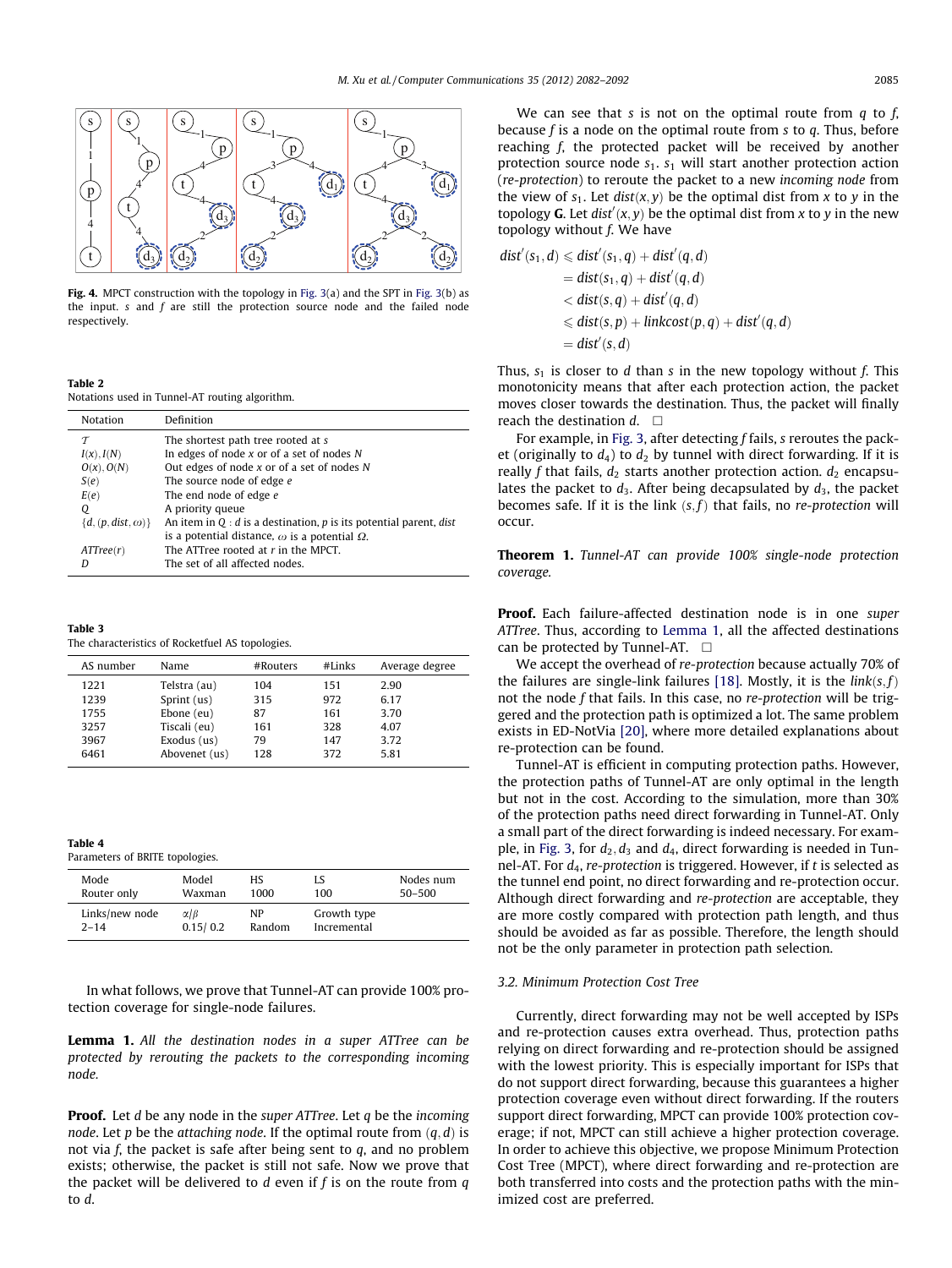<span id="page-4-0"></span>

Fig. 5. Running times of IPFRR schemes on BRITE topologies. X axis is the BRITE topology degree and Y axis is (the running time of the IPFRR scheme)/(the running time of one SPF).



Fig. 6. Running times of IPFRR schemes on Rocketfuel topologies.

As an improvement over Tunnel-AT, MPCT instead of SPT is used for protection path computation. The concepts of ATTree, super AT-Tree, incoming node and attaching node still apply. Different from Tunnel-AT (or iSPF), in each iteration, the ATTree with the minimum protection cost will be attached. Let  $\Omega = V_{DF} + V_{repro} + V_{path}$  be the protection cost of some ATTree.  $V_{DF}$  is associated with direct forwarding,  $V_{\text{rebro}}$  is associated with re-protection, and  $V_{\text{path}}$  is associated with protection path length.

Now we provide the detailed definitions of  $V_{DF}$ ,  $V_{rebro}$  and  $V_{path}$ for a specific ATTree. Let  $D$  (diameter) be an constant that is larger than the longest path in the network. Let  $q$  be the potential incoming node. Let  $p$  be the potential attaching node. Let  $r$  be the root of the ATTree.

 $\bullet$  V<sub>DF</sub>. If s is not on the route from p to r (direct forwarding is not needed),  $V_{DF} = 0$ ; or else,  $V_{DF} = 2 \times D$ . Take the topology in [Fig. 3](#page-2-0)(a) as an example (f fails),  $\{r\}$ ,  $\{q, h\}$  and  $\{h\}$  are the potential ATTrees in the first iteration because they are floating and have unaffected neighbors. For  $\{d_1\}$  and  $\{d_3\}$ ,  $V_{DF} = 0$ ; for  ${d_2, d_3}, V_{DF} = 2 \times D.$ 

- $V_{\text{repro.}}(1) V_{\text{DF}} = 0$ . If f is on the route from p to d (re-protection is required),  $V_{\text{repro}} = C_d$ ; or else,  $V_{\text{repro}} = 0$ . (2)  $V_{\text{DF}} \neq 0$ . If f is on the route from q to d (re-protection is required),  $V_{\text{repro}} = C_d$ ; or else,  $V_{\text{repro}} = 0$ . For example, in [Fig. 3](#page-2-0)(a),  $V_{\text{repro}} = 0$  for all of  $\{d_1\}$ ,  $\{d_3\}$ and  $\{d_2, d_3\}$  in the first iteration.
- $V_{path}$ .  $V_{path} = dist(p, d) dist(s, p) dist(s, d)$ , where  $dist(p, d)$  is the dist from  $p$  to  $d$  in the new tree to be formed. The smaller  $V_{path}$  is, the less possible that Direct Forwarding is required. In [Fig. 3](#page-2-0)(a), for  $\{d_1\}$ ,  $V_{path} = -1$ ; for  $\{d_2, d_3\}$ ,  $V_{path} = 1$ ; for  $\{d_3\}, V_{path} = -6.$

We show an example of MPCT construction with the topology in [Fig. 3](#page-2-0)(a) and and the SPT in Fig. 3(b) as the input. s and  $f$  are still the protection source node and the failed node respectively. As shown in [Fig. 4,](#page-3-0) in the first iteration, there are three potential AT-Trees:  $\{d_1\}$ ,  $\{d_2, d_3\}$  and  $\{d_3\}$ . According to the above definitions, the protection costs for them are respectively  $-1$ ,  $1+2 \times D$  and  $-6$ . Thus, the ATTree  $\{d_3\}$  is attached below t in the first iteration. Then,  $\{d_2, d_3\}$  is removed;  $\{d_2\}$  and  $\{d_4\}$  become new potential AT-*Trees* ( $d_3$  is the attaching node). The protection costs for  $\{d_2\}$  and  $\{d_4\}$  are respectively  $-2$  and  $-1$ . Thus, the ATTree  $\{d_2\}$  is attached below  $d_1$  in the second iteration. Then  $\{d_1\}$  and  $\{d_4\}$  are attached in the following steps. The final MPCT shows the protection paths for all the failure-affected destinations.  $p$  is the selected tunnel end point for  $d_1$ ; t is the selected tunnel end point for  $d_3$ ,  $d_2$  and  $d_4$ . In this example, direct forwarding and re-protection are completely avoided.



Fig. 7. Protection ratios of IPFRR schemes on BRITE topologies.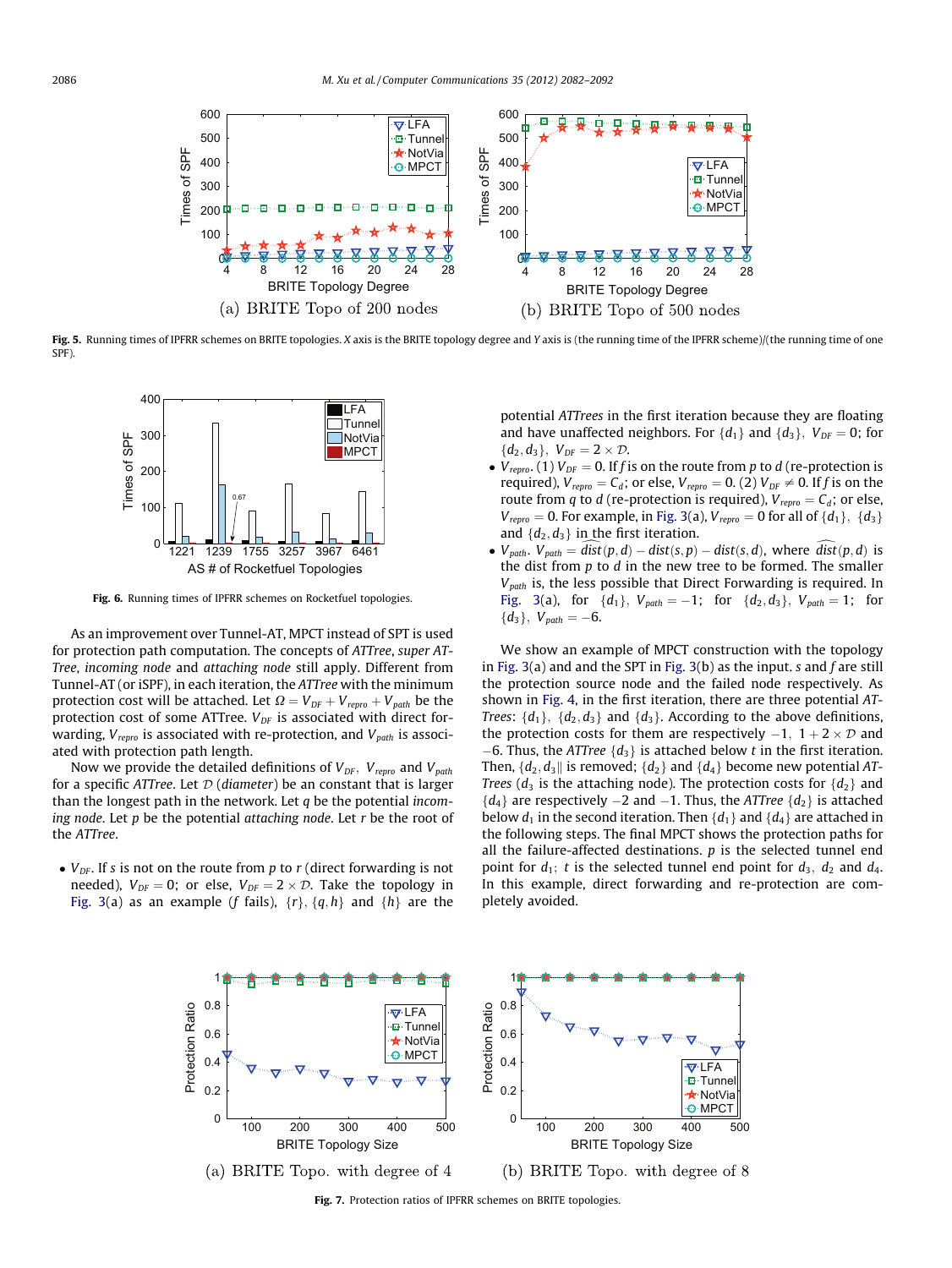<span id="page-5-0"></span>

Fig. 8. Protection ratios of IPFRR schemes on Rocketfuel topologies.

MPCT Scheme. The forwarding behavior is the same as Tunnel-AT, except that the incoming node and the attaching node are in MPCT rather than the new SPT.

In the following sections of the paper, we use MPCT to denote both Minimum Protection Cost Tree and MPCT Scheme. MPCT provides 100% protection coverage for single-node failures, which can be proved similarly to [Theorem 1](#page-3-0). In the next section, we will propose the algorithm for MPCT construction and protection path selection.

## 4. Algorithm design for MPCT

Networks with asymmetric link weights would lead to a higher computational complexity. For simplicity, we focus on providing protections for the networks with the symmetric link weights and keep the asymmetric case as the future work.

#### 4.1. Protection cost calculation

The challenge of designing an efficient algorithm is the calculation of protection cost for each ATTree in MPCT. Now we introduce the novel method for the protection source node s to calculate the protection cost, or the  $\Omega$  value, for each ATTree of MPCT.

Before diving into the details of calculation, we first emphasize the fact that s can obtain  $dist(s, x)$  and  $dist(s, x)$  without any extra calculation. Let  $p$  be the attaching node and  $q$  be the incoming node.

First,  $V_{path} = dist(p, d) - dist(s, p) - dist(s, d)$ . dist $(s, p)$  and  $dist(s, d)$  are known values.  $dist(p, d)$  can be calculated according to  $dist(p, d) = dist(s, d) - dist(s, p)$ . Thus,

$$
V_{path} = dist(s, d) - dist(s, p) - dist(s, p) - dist(s, d)
$$

Second, if  $V_{path} \le 0, V_{DF} = 0$ ; or else  $V_{DF} = 2 \times \mathcal{D}$ . If  $V_{path} < 0$ ,  $dist(p, d) \leq \widehat{dist}(p, d) < dist(s, p) + dist(s, d)$ , thus the packet encapsulated to p will not loop back to s after decapsulation and no direct forwarding is needed.

Now we discuss the calculation of  $V_{\text{repro}}$ . Let x be the end node of the protection action ( $x = p$  if  $V_{DF} = 0$ ; or else,  $x = q$ ). If f is not on the route from  $x$  to  $d$ , no re-protection will be triggered, thus  $V_{\text{repro}} = 0$ . We use the following formula to calculate  $V_{\text{repro}}$ :

$$
V_{\text{repro}} = \begin{cases} 0, & \widehat{\text{dist}}(x, d) < \text{dist}(x, f) + \text{dist}(f, d); \\ \mathcal{D}, & \text{else.} \end{cases}
$$

We first prove the correctness of the above formula. As  $dist(x, d) \leq dist(x, d)$  and  $dist(x, d) < dist(x, f) + dist(f, d)$ ,  $dist(x, d)$  $d(x, f) + dist(f, d)$ , thus f is not on route $(x, d)$ , which means no re-protection will be triggered. Therefore, the formula is valid.

Further more,  $dist(x, d) = dist(s, d) - dist(s, x)$  and  $dist(f, d) =$  $dist(s, d) - dist(s, f)$ , both of which can be directly obtained without any extra calculation. As for  $dist(x, f)$ , if  $x = q$ ,  $dist(x, f) =$  $dist(s, q) - dist(s, f)$ , because q is a descendant of f in the old SPT. However, if  $x = p$  ( $V_{DF} = 0$ ), s have to perform a SPT calculation rooted at p, which introduces nontrivial overhead for s. Another more rigorous condition can be used to decide whether  $V_{\text{rebro}} = 0$ when  $V_{DF} \neq 0$ :

 $dist(p, d) - dist(s, d) \leqslant dist(p, s) - dist(s, f)$ 

Now we prove that the condition guarantees that  $f$  is not on the route from p to d by Lemma 2.

**Lemma 2.** The condition  $dist(p, d) - dist(f, d) \leq dist(p, s) - dist(s, f)$ ensures that f is not on route $(p, d)$ .

**Proof.** We prove the lemma by reduction to absurdity. Assume that f is on the route from  $p$  to  $d$ . Let  $n$  be the prior node of f on the route from p to d. Then

 $dist(p, d) \geq dist(p, d) = dist(p, n) + dist(n, f) + dist(f, d).$ 

However, since f is not on route $(s, p)$ , we have

 $dist(s, p) < dist(s, f) + dist(f, n) + dist(n, p).$ 

Combine the above two inequalities using

 $dist(p, n) + dist(n, f) = dist(f, n) + dist(n, p),$ 

we have  $dist(p, d) - dist(f, d) > dist(s, p) - dist(s, f)$ , which is contradictory with the original condition. Therefore, the original condition ensures that f is not on  $route(p, d)$ .  $\Box$ 

So far, we have provided the calculation method for  $\Omega$ . In the following subsections, we introduce the two stages of the algorithm MPCT.

#### 4.2. First stage: MPCT construction

[Table 2](#page-3-0) summarizes the notations used in the algorithm.  $\tau$  is the given SPT rooted at s. All the operations in the algorithm are based on this SPT.  $\omega$  is used to replace the above  $\Omega$ .

| <b>Algorithm 1.</b> First stage: find the incoming node. ( $\tau$ is the SPT<br>rooted at s and f is the failed node.) |
|------------------------------------------------------------------------------------------------------------------------|
| 1: Set all nodes in $D$ as floating                                                                                    |
| 2: for all $e \in I(D)$ do                                                                                             |
| Initialize the Priority Queue                                                                                          |
| <b>if</b> $S(e)$ state $\neq$ floating <b>then</b><br>3:                                                               |
| $dist \leftarrow S(e).dist + length(e)$<br>4:                                                                          |
| 5:<br>Set $\omega$ according to our method                                                                             |
| 6:<br>enqueue(Q, { $E(e)$ , (S(e), dist, $\omega$ )})                                                                  |
| end if<br>7:                                                                                                           |
| $8:$ end for                                                                                                           |
| 9: while $Q \neq \emptyset$ do                                                                                         |
| 10:<br>$\{d, (p, dist, \omega)\}\leftarrow$ extractMin (Q)                                                             |
| 11:<br>Move $ATTree(d)$ under p                                                                                        |
| 12:<br>for all $x \in ATTree(d)$ do                                                                                    |
| Set x.innode and x.nhop accordingly<br>13:                                                                             |
| $x.dist \leftarrow p.dist + dist(p, x)$<br>14:                                                                         |
| 15:<br>x.state $\leftarrow$ attached                                                                                   |
| if $x \in Q$ , remove x from Q<br>16:                                                                                  |
| end for<br>17:                                                                                                         |
| 18:<br><b>for all</b> $e \in O(ATTree(d))$ <b>do</b>                                                                   |
| <b>if</b> $E(e)$ state = floating <b>then</b><br>19:                                                                   |
| $dist \leftarrow S(e).dist + length(e)$<br>20:                                                                         |
| Set the $\omega$ according to our method<br>21:                                                                        |
| 22:<br>enqueue(Q, { $E(e)$ , (S(e), dist, $\omega$ )})                                                                 |
| end if<br>23:                                                                                                          |
| end for<br>24:                                                                                                         |
| $25:$ end while                                                                                                        |
|                                                                                                                        |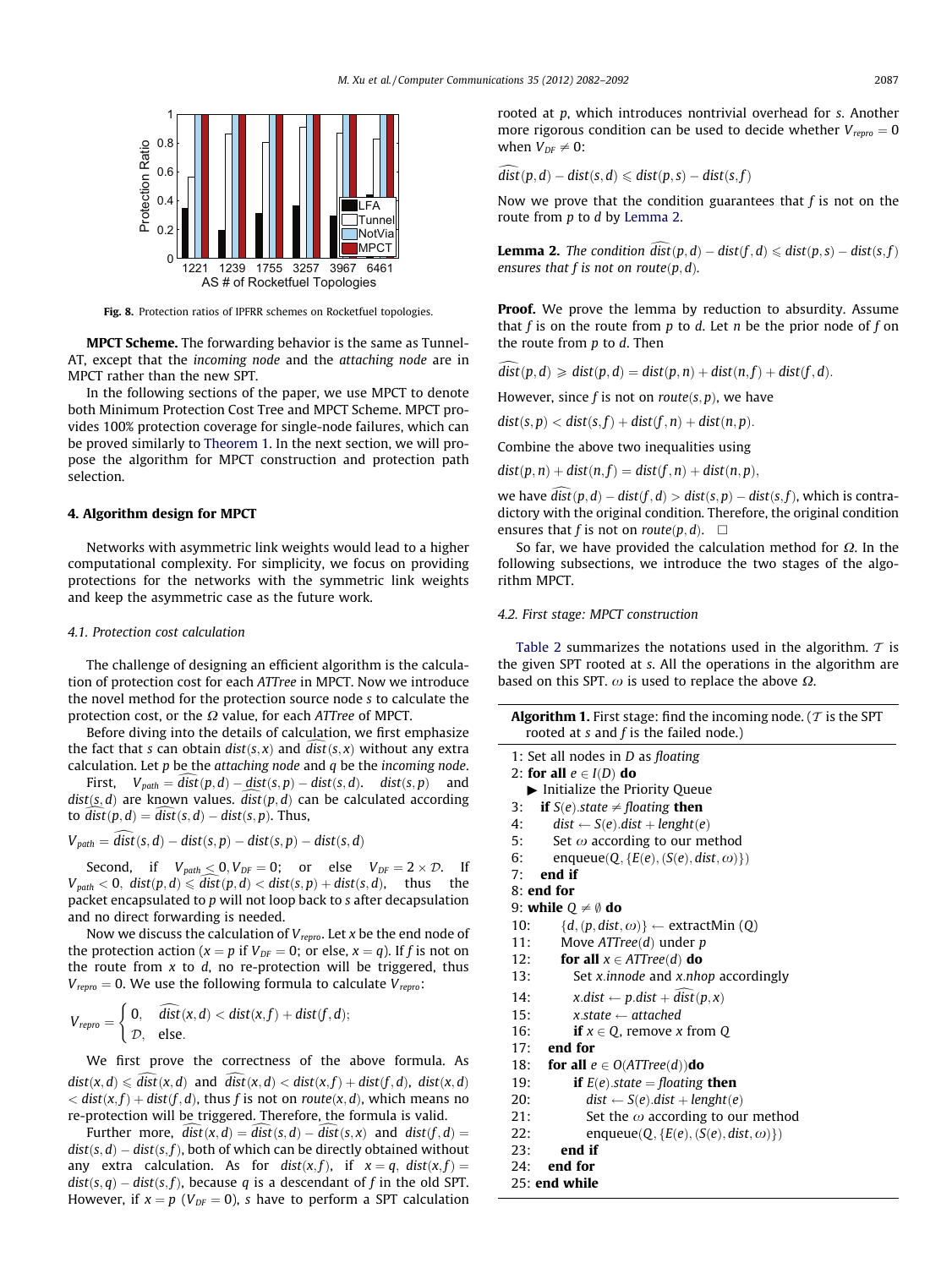Algorithm 1 shows the first stage of Tunnel-AT routing algorithm. Given the shortest path tree  $T$  rooted at s and a failed node f, this algorithm constructs the MPCT and finds incoming node for each f-affected node.

Two functions of the priority queue are used in the algorithm and need extra explanation:

- enqueue $(Q, \{x, (p, d, \omega)\})$ , adds an item to the priority queue Q. If an item of node  $x$  exists in  $Q$ , the new item replaces the old one when the new attribute  $\omega$  is smaller.
- extractMin(Q), extracts the item with the smallest  $\omega$  from the priority queue Q.

As shown in Algorithm 1, lines from 1 to 8 set the states of f-affected nodes as floating and initialize the priority queue, where the affected nodes with unaffected neighbors are added in the priority queue. From line 9 to line 25, the ATTree with the minimized  $\Omega$  is found and attached below a new parent in each iteration. As we have introduced the methods to calculate the value of  $\Omega$ , details are ignored in the algorithm. For each node in the ATTree, the corresponding next hop (hhop), incoming node (innode), dist in the MPCT (dist) and state (state) are set accordingly, which will be used to generate the protection route in the second stage.

## 4.3. Second stage: protection route computation

Algorithm 2 shows the second stage of our algorithm, which computes the protection route for each f-affected destination based on the MPCT from Algorithm 1.

The protection route for a destination d is a tuple  $\langle$  TEP, DF $\rangle$ , where TEP is the attaching node (the tunnel end point) for d and DF is the incoming node (the root of the corresponding super AT-Tree). According to the above explanations, if  $V_{path} < 0$ , TEP will not reroute the packet back to s, thus DF is not needed and  $DF = null$ .

Given that  $V_{path}$  is calculated in Algotithm 1, the complexity of Algorithm 2 is  $O(|D|)$ , where D is the set of nodes affected by the failure of f.

| <b>Algorithm. 2</b> Compute the backup routes                         |  |  |  |  |
|-----------------------------------------------------------------------|--|--|--|--|
| 1: for all $d \in D$ do                                               |  |  |  |  |
| 2: $DF \leftarrow d$ innode                                           |  |  |  |  |
| 3: $\text{TEP} \leftarrow \text{DF}$ parent                           |  |  |  |  |
| 4: if $V_{path} \geq 0$ then                                          |  |  |  |  |
| $\triangleright$ DF is necessary                                      |  |  |  |  |
| Set the protection route as $\langle$ TEP, DF $>$<br>5:               |  |  |  |  |
| Tunnel without DF is enough<br>6:<br>else                             |  |  |  |  |
| State Set the protection route as $\langle$ TEP, null $\rangle$<br>7: |  |  |  |  |
| end if<br>8:                                                          |  |  |  |  |
| $9:$ end for                                                          |  |  |  |  |

# 4.4. Complexity analysis: MPCT and other IPFRR schemes

We conclude the section by analyzing the complexity of MPCT. We also provide the analysis of other IPFRR schemes including LFA [\[7\]](#page-10-0), Tunnel [\[10\]](#page-10-0) and NotVia [\[9\]](#page-10-0). As the intra-domain routing protocol (i.e., OSPF) employs the algorithm of shortest path first (SPF) to compute the optimal next hop for each intra-domain destination, we use SPF as a metric to compare the complexities of these IPFRR schemes.

We first show that the complexity of MPCT by Theory 2.



Fig. 9. Protection ratio for multi-link failures.

**Theorem 2.** The time complexity of MPCT is  $O(|E|\log |\mathbf{V}|)$  and quantitatively less than the algorithm of SPF.

Proof. Each intra-domain router has to perform the algorithm of shortest path first (SPF) to construct the optimal next hop for each intra-domain destination. Based on the Shortest Path Tree (SPT) computed by SPF, the router can construct protection paths for all destinations by  $k$  times ( $k$  is the number of neighbors) of the above algorithms (Algorithms 1 and 2) with one neighbor hypothetically failing each time. These algorithms are based on operations of priority queue (Q).

SPF invokes three types of priority queue operations: add, extractMin, and decreaseKey. MPCT algorithms invoke one extra type of operation – remove. Note that depending on whether an item is already in Q, enqueue would invoke add or decreaseKey. The complexity of SPF is  $O(|E|\log |\mathbf{V}|)$  [\[21\].](#page-10-0) Let  $V_i$  denote the number of affected nodes if neighbor *i* fails. Let  $E_i$  denote the number of edges attached to one of these nodes. The number of operations in MPCT for this neighbor i can be expressed as follows:

- Maximum number of extractMin: l, # of ATTrees.
- Maximum number of  $add: V_i$ .
- Maximum number of remove:  $V_i l$ .
- Maximum number of decreaseKey:  $E_i$ .

Note that the dominating operation is decreaseKey. Therefore, the complexity of MPCT is

$$
\sum_{i=1}^k E_i \log V_i \leqslant \sum_{i=1}^k E_i \log |\mathbf{V}| = \log |\mathbf{V}| \sum_{i=1}^k E_i = O(|\mathbf{E}| \log |\mathbf{V}|),
$$

which is the same as one full SPF. Since  $V_i < |V|$ , the average queue length for MPCT when performing queue operations is less than that of a full SPF. Thus, the complexity of MPCT algorithm is less than one full SPF.  $\Box$ 

LFA, NotVia and Tunnel respectively need k,  $|V| - 1$  and  $|V| - 1$ times of SPFs to compute backup next hops for all the intra-domain destinations (see Section [6](#page-8-0) for detailed analysis). The major obstacle of deploying Tunnel and NotVia is the higher complexity. They introduce new bottlenecks in route computing. In contrast, LFA has already been accepted as a standard in IETF because of its lower complexity. MPCT has even lower complexity and higher protection ratio than LFA, which would make it more attractive.

## 5. Simulation

## 5.1. Simulation setup

To demonstrate the performance of our mechanism and algorithm, we make comprehensive simulations on three different sets

<span id="page-6-0"></span>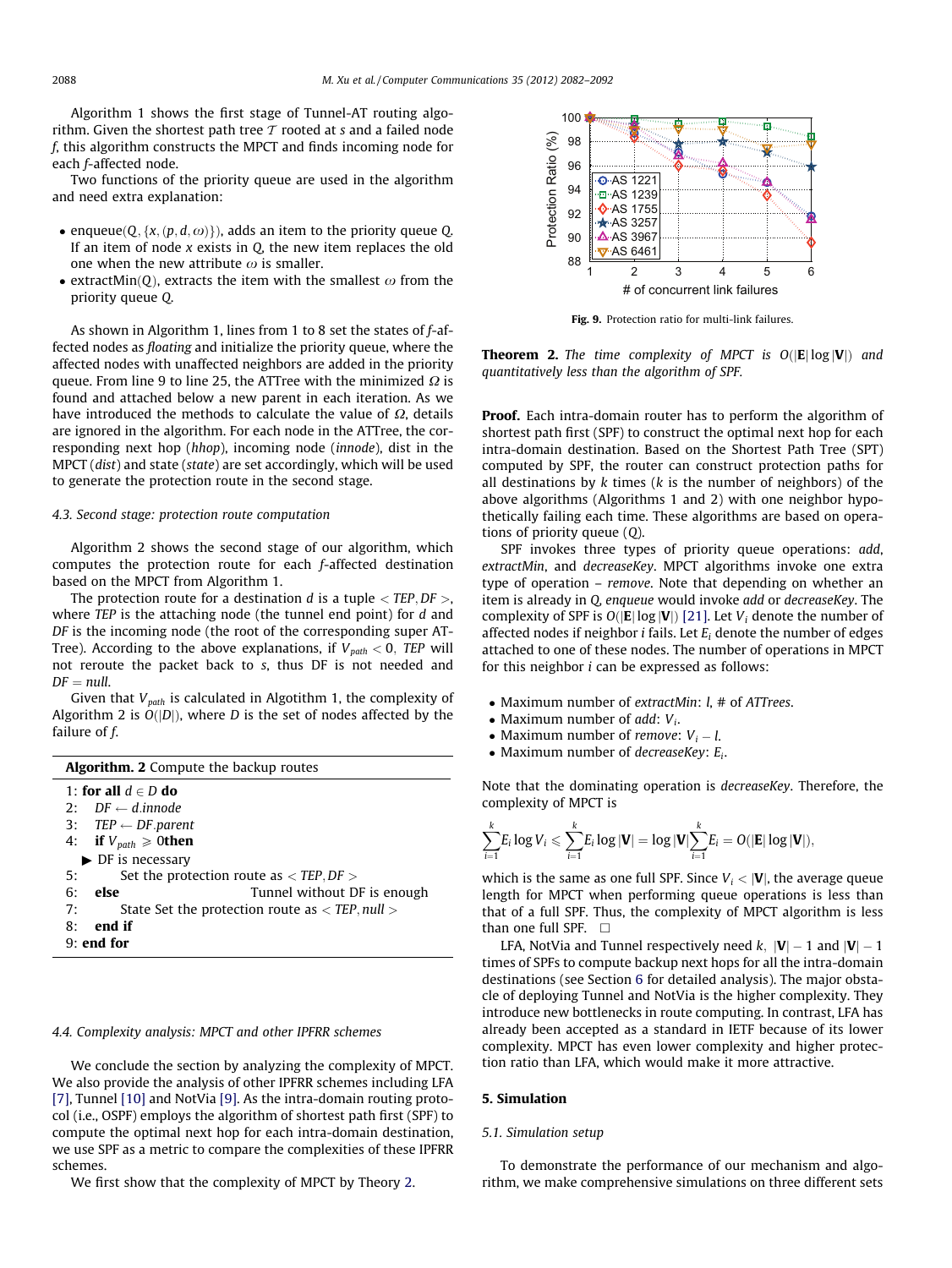

Fig. 10. DF ratios (Tunnel-AT and MPCT) in the Rocketfuel topologies.

of topologies, including BRITE-generated topologies and real topologies.

- We obtain the real topology from China Education and Research Network (CERNET) [\[15\]](#page-10-0). CERNET is a medium-scale AS with about 1500 institutions connected.
- We obtain six backbone intra-domain topologies with inferred link weights from Rocketfuel Project [\[16\]](#page-10-0). We extract the biggest biconnected components from these topologies, since non-biconnected components can not be protected and will add noise data to the simulation results. The topological characteristics of these six ASes are summarized in [Table 3.](#page-3-0)
- For more comprehensive analysis, we generate diverse topologies by BRITE [\[17\]](#page-10-0). The number of nodes is set from 50 to 500. The parameter m (links/new node) is set from 2 to 14. Other parameters for the BRITE topology generation is in [Table 4.](#page-3-0)

## 5.2. Simulation results

Before diving into the details of the simulation results, we first make some explanations of our implementations of LFA, NotVia and Tunnel. Although there might be multiple protection paths in LFA and Tunnel, to accelerate the computing process, we terminate the algorithms when any available protection path is found. Besides, a failure might separate the topology and cause some unreachable destinations. The path to an unreachable destination after the failure can not be protected by any scheme. We only focus on those paths that can be protected.

#### 5.2.1. Computation complexity

According to the theoretical analysis in Section [4.4,](#page-6-0) MPCT has the complexity of less than one SPF, which is a great advantage compared with LFA, NotVia and Tunnel. To further confirm this advantage, we make comprehensive simulations with BRITE-generated topologies. We run the algorithms of MPCT, LFA, NotVia and Tunnel on an Intel Core Duo CPU of 2.00 GHz with RAM 2.0 GB. As [Fig. 5](#page-4-0) shows, MPCT requires the shortest computing time, which is around one time of SPF. LFA and Tunnel consume respectively about  $k$  (the degree of the topology) and  $|V|$  (the size of the topology) times of SPFs, which are both consistent with our theoretical analysis. For the larger topologies with 500 nodes,

NotVia has the same property as Tunnel [\(Fig. 5\(](#page-4-0)b)). However, the running times in the smaller topologies are less than  $|V|$  times of SPF [\(Fig. 5](#page-4-0)(a)). This is because, NotVia computes extra  $|{\bm{V}}|-1$  SPTs with one hypothetically failed node each time. A smaller topology is more likely to be separated by a failure and we do not compute protection paths for the unreachable nodes, which might lead to a significant decrease in computing time.

As [Fig. 6](#page-4-0) shows, the results on the real topologies of Rocketfuel are also consistent with our theoretical analysis. AS 1229 is the largest and densest topology, on which LFA, Tunnel and NotVia consumes the maximum times of SPF. As for MPCT, the computing times are less than one SPF on all the six topologies.

## 5.2.2. Protection coverage

We follow the definition of protection ratio in [\[22\].](#page-10-0) A node is protected iff all the intra-domain paths containing the node are protected. The protection ratio is the number of protected nodes divided by the number of nodes in the topology.

As [Fig. 7\(](#page-4-0)a) and (b) show, the protection ratios of MPCT and Not-Via are both 100% in all diverse topologies. The protection ratios of Tunnel in the topologies with degree of four and eight are respectively around 96% and 100%; the protection ratios of LFA are respectively 28% to 45% and 50% to 90%. Note that Tunnel and LFA perform better in denser topologies, which is because there are more available paths in denser topologies. Besides, the performance of LFA degrades as the topology size increases. The reason is that, in larger topologies, a node failure involves more paths, any one of which might be unprotected.

In [Fig. 8](#page-5-0), we provide the results of protection ratio on Rocketfuel topologies. We can see that the protection ratios of MPCT and Not-Via are still 100%, while the results of LFA and Tunnel are also consistent with BRITE.

In order to demonstrate the performance of MPCT further, we evaluate the protection coverage in the case of multiple concurrent failures. As multi-node failures would probably leads to topology separation, we use multi-link failures instead. In the simulation, to avoid loop, a protected packet before decapsulation will be dropped if encountering another failure. As shown in [Fig. 9](#page-6-0), MPCT averagely achieves about 94% protection ratio even when there are six randomly failed links in the topology.

## 5.2.3. Direct forwarding ratio

As direct forwarding (DF) is not well supported by ISPs, it should be avoided as far as possible to guarantee a better performance of MPCT without DF. Direct Forwarding ratio is the ratio of the protection paths using DF to all the protection paths. As shown in Fig. 10, the DF ratios of MPCT are no more than 1% (compared with 30% of Tunnel-AT) in all the six Rocketfuel topologies. This demonstrates that even without direct forwarding, MPCT can provide more than 99% protection coverage for single-node failures.

For more comprehensive analysis, we use the BRITE topologies. As shown in Fig. 11, more than 99% protection paths of MPCT are DF-free. For the dense topologies with the degree of ten, the DF ratios are zero, which means MPCT can provide 100% protection

|                       | Size: $100$                                                                                 | Size: $150$                              | Size: 200  | $\vert$ Size: 250 $\vert$ | Size: 300  | Size: 350  |
|-----------------------|---------------------------------------------------------------------------------------------|------------------------------------------|------------|---------------------------|------------|------------|
| Avg. Degree: $4 \mid$ | $\begin{array}{ c c c c c c c c } \hline 0.0737\% & 0.2851\% & 0.1643\% \hline \end{array}$ |                                          |            | $0.1192\%$                | $0.2328\%$ | $0.1023\%$ |
| Avg. Degree: $6 \mid$ | $0.0108\%$                                                                                  | $\begin{array}{ c} 0.0000\% \end{array}$ | $0.0078\%$ | $0.0082\%$                | $0.0137\%$ | $0.0067\%$ |
| Avg. Degree: $8 \mid$ |                                                                                             | $0.0110\%$   $0.0047\%$                  | $0.0000\%$ | 0.0017%                   | $0.0023\%$ | $0.0000\%$ |
| Avg. Degree: $10$     | $\pm 0.0000\% \pm 0.0000\%$                                                                 |                                          | $0.0000\%$ | $0.0000\%$                | $0.0000\%$ | $0.0000\%$ |

Fig. 11. The DF Ratios of Brite Topologies with average degrees from 4 to 10 and sizes from 50 to 350.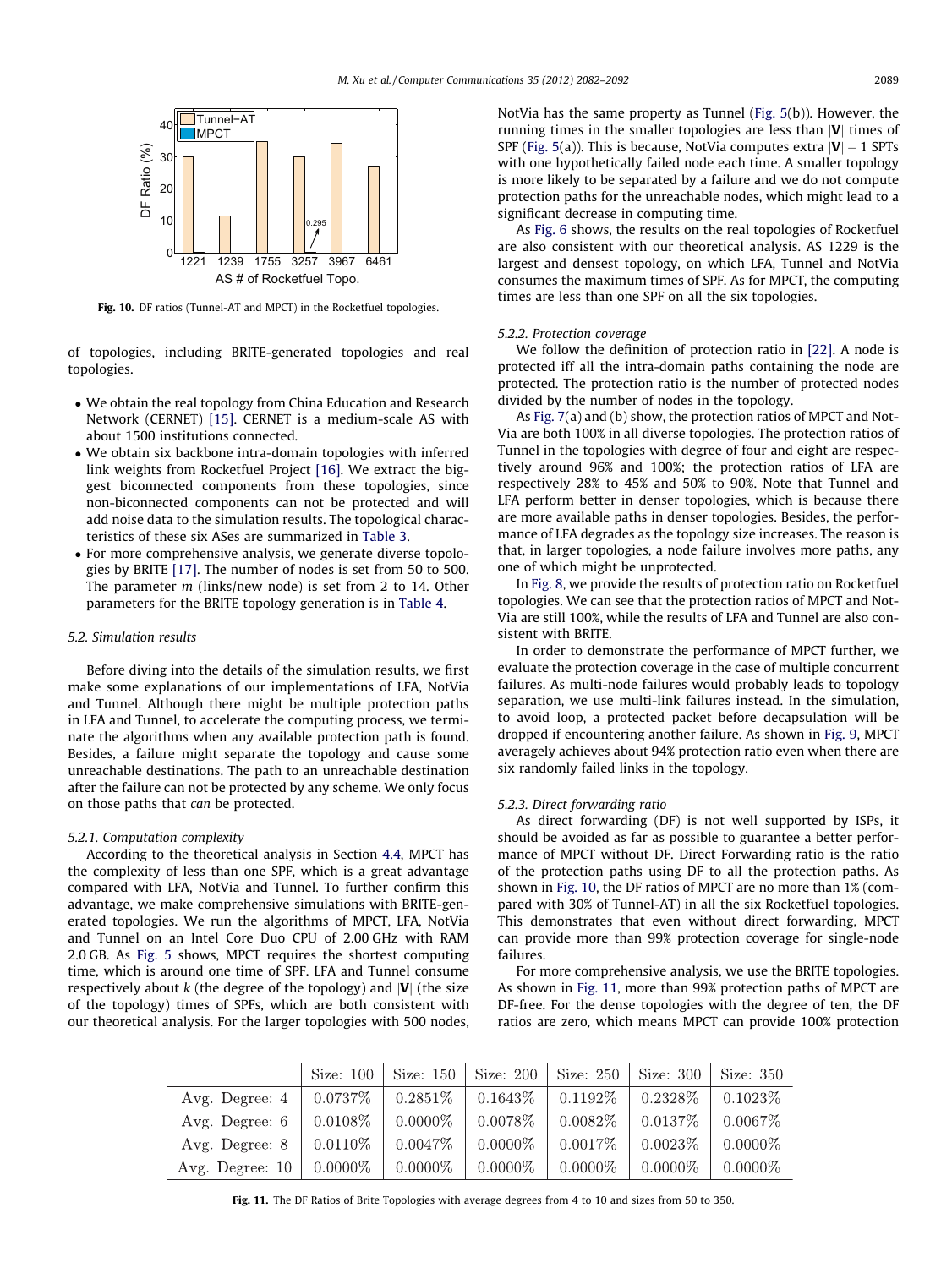<span id="page-8-0"></span>

|                        | Size: 100  |            |            |            | Size: 150   Size: 200   Size: 250   Size: 300   Size: 350 |            |
|------------------------|------------|------------|------------|------------|-----------------------------------------------------------|------------|
| Avg. Degree: 4         | $0.1684\%$ | $0.1425\%$ | $0.1592\%$ | 0.0898\%   | $0.1006\%$                                                | $0.1322\%$ |
| Avg. Degree: 6         | $0.0108\%$ | $0.0000\%$ | $0.0026\%$ | $0.0082\%$ | $0.0114\%$                                                | 0.0025%    |
| Avg. Degree: 8         | $0.0000\%$ | $0.0000\%$ | $0.0000\%$ | $0.0000\%$ | $0.0000\%$                                                | $0.0008\%$ |
| Avg. Degree: $10 \mid$ | $0.0000\%$ | $0.0000\%$ | $0.0000\%$ | $0.0000\%$ | $0.0000\%$                                                | $0.0000\%$ |

Fig. 12. The Re-Protection Ratios of Brite Topologies: average degree from 4 to 10; size from 50 to 350.



Fig. 13. Protection path stretch in the Rocketfuel topologies.



Fig. 14. Protection path stretch in the Brite topologies.

coverage without direct forwarding. This is because MPCT prefers the DF-free protection path and denser topology provides more DF-free protection paths.

In summary, if direct forwarding is supported by the ISP, MPCT can provide 100% protection coverage for single-node failures; if not, MPCT can still achieve more than 99% protection coverage. This guarantees that MPCT can work effectively in the practical network environment where direct forwarding is probably not supported.

#### 5.2.4. Re-protection ratio

We now study the re-protection ratio of MPCT. Re-protection ratio is the ratio of the protection paths with re-protection to all the protection paths. Although re-protection is always supported by routers with tunnel function, it introduces some extra overhead. Therefore, one design goal of MPCT is avoiding re-protection as far as possible. The simulation results show the overhead caused by re-protection can be nearly ignored.

Fig. 12 shows the re-protection results in diverse BRITE topologies. The re-protection ratios are all below 1% without exception. For the denser topologies, the re-protection ratios are smaller. This can be explained similarly to the same phenomenon of DF ratio: the denser topology has more selectable protection paths, thus the protection path without re-protection are more possible to exist. We obtain analogous results on Rocketfuel topologies.

## 5.2.5. Protection path stretch

We next study the protection path stretch, which is inevitable in all IPFRR schemes. As shown in Fig. 13, LFA performs better than other schemes. The protection path stretches of MPCT are are in the range between 10% and 20%, which is at the same level as Not-Via, but twice of Tunnel. However, we believe that this sacrifice is acceptable compared with the achievement of MPCT in reducing the computing complexity.

As for the Brite topologies, some interesting results can be observed in Fig. 14. As the topology size grows, the protection path stretch degrades. We believe that this is because routing protection is a local behavior and the protection path stretch for a remote destination is smaller than a nearby destination. As the average degree degrades, the stretch also degrades. This can be explained as follows: the smaller the average degree is, the more possible the protection path is the optimal (or closer to the optimal) because there are fewer available protection paths.

### 5.2.6. CERNET result

For the CERNET topology, the results are consistent with Rocketfuel and BRITE topologies. The protection ratios of LFA, Tunnel, NotVia and MPCT are respectively 24%, 35%, 100% and 100%; the protection path stretches are respectively 0.62%, 3.5%, 11% and 20%; the computation time of MPCT is still the shortest among the four schemes.

## 6. Cons and pros of Fast Reroute Schemes

There are two main approaches for network survivability, namely protection and restoration [\[4–6\].](#page-9-0) Protection is based on pre-computed backup paths: a protection (backup) path is precomputed to forward the traffic if the primary path fails. Restoration computes a new path after a failure has occurred. We focus on protection, which has proved to be an efficient approach for improving the intra-domain network performance. Among these protection schemes, two main directions exist: IP fast reroute (IPFRR) and multi-path routing (MPR).

In this section, we provide a comparison of these schemes and MPCT. As summarized in [Table 5](#page-9-0), LFA supports router-level incremental deployment because it does not involve tunnel or extra configuration, while the other schemes must be deployed in the whole AS. Besides, LFA has a low computing complexity. However, LFA cannot provide a satisfactory protection coverage. Tunnel and NotVia are not practical because of their high computing complexity; while multiple routing configurations (MRC) [\[23\]](#page-10-0) and NotVia involve nontrivial memory overhead. With a minor increase in protection path stretch, MPCT achieves a full (or almost full without direct forwarding) protection coverage, a low memory overhead and the lowest computing complexity. In what follows, we provide the detailed analysis of these schemes.

## 6.1. IP Fast Reroute

IP fast reroute (IPFRR) schemes [\[7–10\]](#page-10-0) are well compatible with the currently used intra-domain routing protocol OSPF, and they have no impact on the normal routing: the protection path is only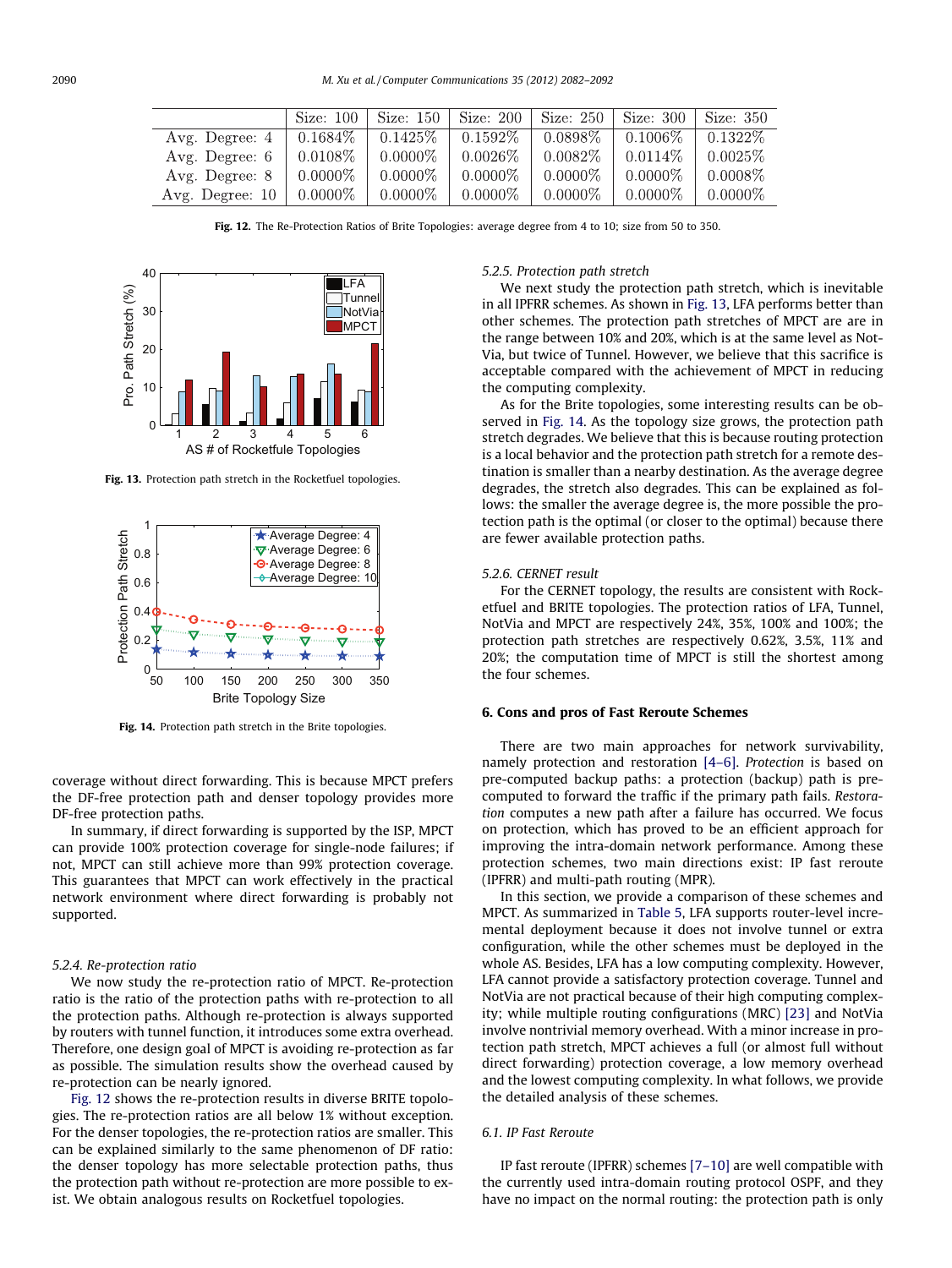<span id="page-9-0"></span>Table 5 Comparison of Fast Reroute Schemes.

| Schemes     | Pro. coverage               | Memory | Computing | Stretch      | Deployment   |
|-------------|-----------------------------|--------|-----------|--------------|--------------|
| LFA         | Low                         | Low    | Low       | 3%           | Router-level |
| Tunnel      | High                        | Low    | High      | 7%           | AS-level     |
| NotVia      | Full                        | Heavy  | High      | 12%          | AS-level     |
| <b>MRC</b>  | Full                        | Medium | Medium    | $\mathbf{a}$ | AS-level     |
| <b>MPCT</b> | $(\approx)$ Full $^{\rm b}$ | Low    | Lowest    | 15%          | AS-level     |

We did not simulate this scheme.

<sup>b</sup> Full with direct forwarding or almost full without direct forwarding.

used when the normal optimal path fails. Therefore, they attract great attention from the academic field.

Among all the IPFRR schemes, Loop Free Alternate (LFA) [\[7\]](#page-10-0) is the simplest one. In LFA, the protection source node finds an available neighbor as an alternate instead of the failed next hop. To find a potential backup next hop from the neighbors, a router needs to compute the SPTs rooted at the neighbors, Therefore, the complexity of LFA is k times of SPF. As LFA does not involve tunnel or extra configuration, it supports router-level incremental deployment, i.e., a router benefits all from its own deployment without other routers' cooperation. For its low complexity and router-level incremental deployability, LFA has become an Internet RFC. However, LFA provides only about 40% protection coverage for single-node failures [\[13\]](#page-10-0), which is far from the requirements of Internet Service Providers (ISPs). A novel method of changing the topology (without changing the general shortest paths) to achieve 100% protection coverage with LFA is introduced in [\[24\],](#page-10-0) whose feasibility is under confirmation. Therefore, schemes with higher protection coverage are in request.

Efficient Scan for Alternate Paths (ESCAP) [\[8\]](#page-10-0), another IPFRR scheme, can provide 100% protection coverage for single-link/node failures. However, the complexity for backup route calculation of ESCAP is  $O(|V|^3)$ . As the complexity of shortest path first (SPF) algorithm is  $O(\left|V\right|^2)$  (the simplest implementation [\[21\]](#page-10-0)), the complexity of ESCAP is  $|V|$  times of SPF. (The complexity of MPCT is less than one SPF).

IP fast reroute using NotVia addresses (NotVia) [\[9\]](#page-10-0) is a novel scheme that also provides 100% protection coverage for singlelink/node failures. In NotVia, the protection source node reroutes the packet to the next next hop (the downstream node of the failed node) by the special NotVia address. The router has to compute routes for  $2|E|$  extra NotVia destinations, which requires  $|{\bf V}|-1$  times of SPFs with a router hypothetically failing each time. Besides, the memory overhead caused by NotVia addresses is nontrivial [\[25,26,20\]](#page-10-0). These two severe problems block NotVia from practical deployment. In [\[25\],](#page-10-0) NotVia aggregation is used to alleviate the memory overhead. However, the assumption that each router is configured with an IP prefix covering both its interface addresses and NotVia addresses is unrealistic. Besides, their improvement only alleviates the complexity of NotVia algorithm but does not change the order of the complexity. Lightweight NotVia [\[26\],](#page-10-0) another significant optimization over NotVia, decreases the memory overhead of NotVia dramatically by redundant trees [\[27\]](#page-10-0). However,in this mechanism, the protection source node needs to forward two copies of one packet to the next next hop by two different routes. This approach would aggravate network congestion during failure by wasting bandwidth.

Tunnel [\[10\]](#page-10-0), which has been discussed in Section [2.1,](#page-1-0) provides higher protection coverage and involves not memory overhead, However, to find an available tunnel end point for each destination, the router needs to construct a reverse SPT rooted at the destination, which is equal with SPF in complexity. Therefore,  $|{\bm {\mathsf V}}|-1$  SPFs are required, which blocks it from practical deployment.

In multiple routing configurations (MRC) [\[23\],](#page-10-0) each router maintains multiple backup disjoint routing tables (configurations). For each failure, at least one configuration can bypass the failure. MRC involves nontrivial memory overhead as a routing table is required for each backup configuration. Besides, a mark for the selected configuration is inserted into packet headers to notify the other routers to keep consistent. MRC provides 100% protection coverage. However, the overhead of maintaining multiple routing tables and extending packet headers blocks it from practical deployment.

Recently, Atlas, et al., proposed a new IPFRR scheme of Maximally Redundant Tree (MRT) ([\[11,12\]\)](#page-10-0). MRT keeps the shortest path as the primary route and uses two MRT routes (blue and red) as backup routes. Similar to NotVia, MRT also uses tunnel to send the failure-affected packets to a safe node downstream the optimal path. Each MRT root introduces two extra addresses (blue or red) into the intra-domain network, which causes extra burden for intra-domain routers.

## 6.2. Multi-path routing

In multi-path routing (MPR) [\[28–30\]](#page-10-0), multiple paths to the same destination are also pre-computed before the failure. These pre-computed paths do not have the master–slave relationship like IPFRR. All paths might be used before failure occurs. Generally, none of them is optimal in length. Besides, some of the MPR schemes are even centralized, and thus are not compatible with the current intra-domain routing protocol OSPF.

#### 7. Conclusion

In this paper, we present the IPFRR scheme of Minimum Protection Cost Tree (MPCT), which is based on IP-in-IP tunnel as NotVia, MRT and Tunnel. MPCT provides 100% (or almost 100% without direct forwarding) protection coverage for single-link/node failures. The complexity of MPCT is below one full SPF calculation. Compared with the other schemes, including LFA, Tunnel and NotVia, MPCT reduces the computational complexity dramatically. Even without direct forwarding, MPCT provides more than 99% protection coverage; besides, MPCT has lower complexity than LFA, which provides only about 40% protection coverage. As LFA has already been accepted by IETF as a standard, we believe that MPCT provides another choice for ISPs to enhance the network performance during failures.

#### Acknowledgement

This work was supported by the National Natural Science Foundation of China under Grant No. 61073166 and 61133015; by the National Basic Research Program of China (973 Program) under Grant No. 2009CB320502; and by the National High-Tech Research and Development Program of China (863 Program) under Grant No. 2011AA01A101.

## References

- [1] C. Labovitz, A. Ahuja, A. Bose, F. Jahanian, Delayed internet routing convergence, in: Proc 2000 ACM SIGCOMM, Stockholm, Sweden.
- [2] P. Francois, C. Filsfils, J. Evans, O. Bonaventure, Achieving sub-second IGP convergence in large IP networks, ACM SIGCOMM CCR 35 (3) (2005) 35–44.
- [3] K. Lakshminarayanan, M. Caesar, M. Rangan, T. Anderson, S. Shenker, I. Stoica, Achieving convergence-free routing using failure-carrying packets, in: Proc. 2007 ACM SIGCOMM, Kyoto, Japan.
- [4] A. Fumagalli, L. Valcarenghi, IP restoration vs. WDM protection: is there an optimal choice?, IEEE Network 14 (6) (2000) 34–41
- [5] L. Sahasrabuddhe, S. Ramamurthy, B. Mukherjee, Fault management in IPover-WDM networks: WDM protection versus IP restoration, IEEE JSAC 20 (1) (2002) 21–33.